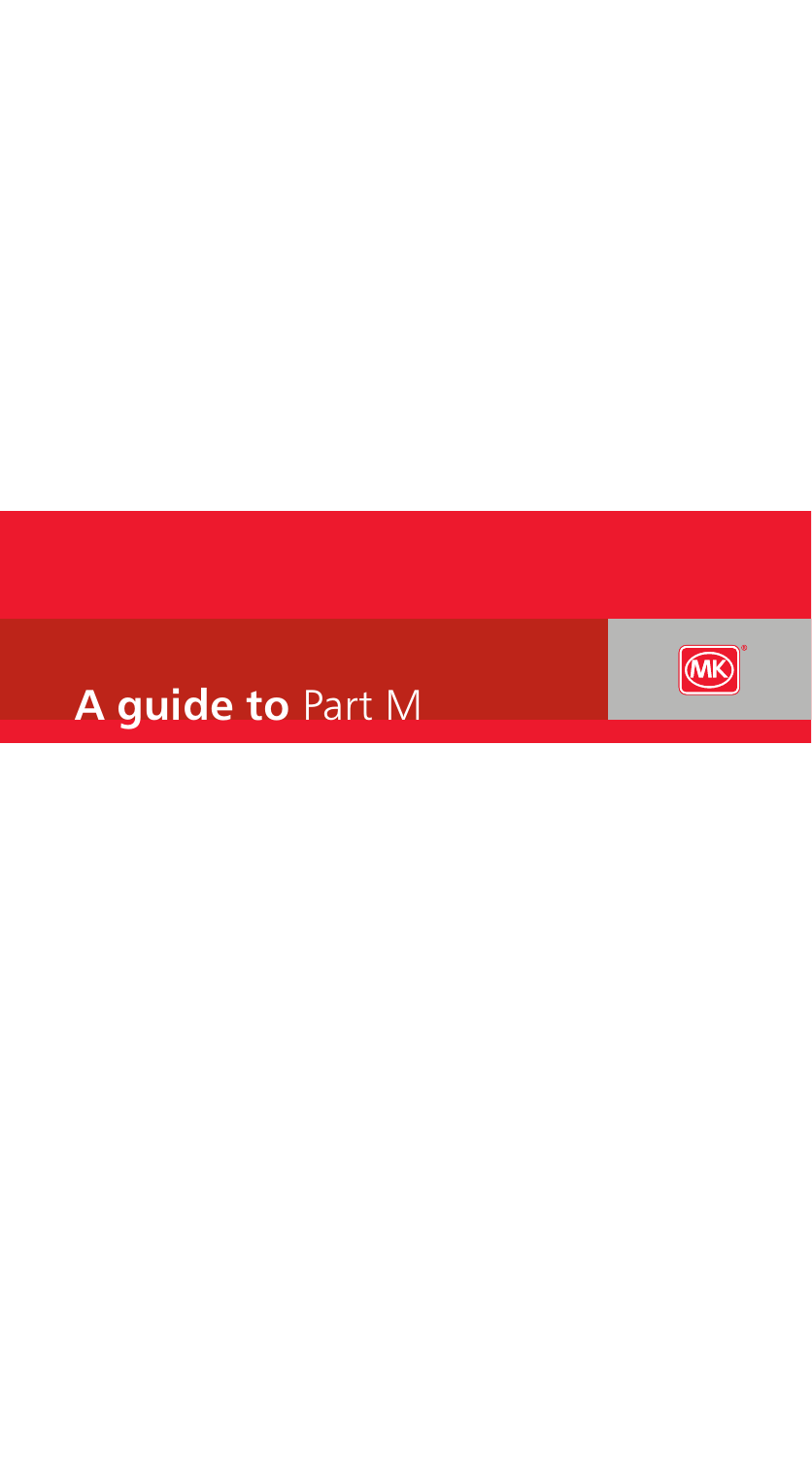Part M of the Building Regulations came into effect on 1st May 2004 under the Building (Ammendment) Regulations 2003. The objective of Part M is to make it easier for people with a disability to use buildings, and the facilities in them, including electrical switches, outlets and controls. The implementation of the requirements of Part M will benefit not just disabled people but many more, especially the elderly, hard of hearing and visually impaired.

Approved Document M has been published to provide guidance and the provisions for satisfying the requirements of Part M.

*It is estimated that 8.6 million people in the UK are classified as disabled. The introduction of Part M of the Building Regulations will assist many people in their day-to-day lives, both in the home, work place and public buildings.*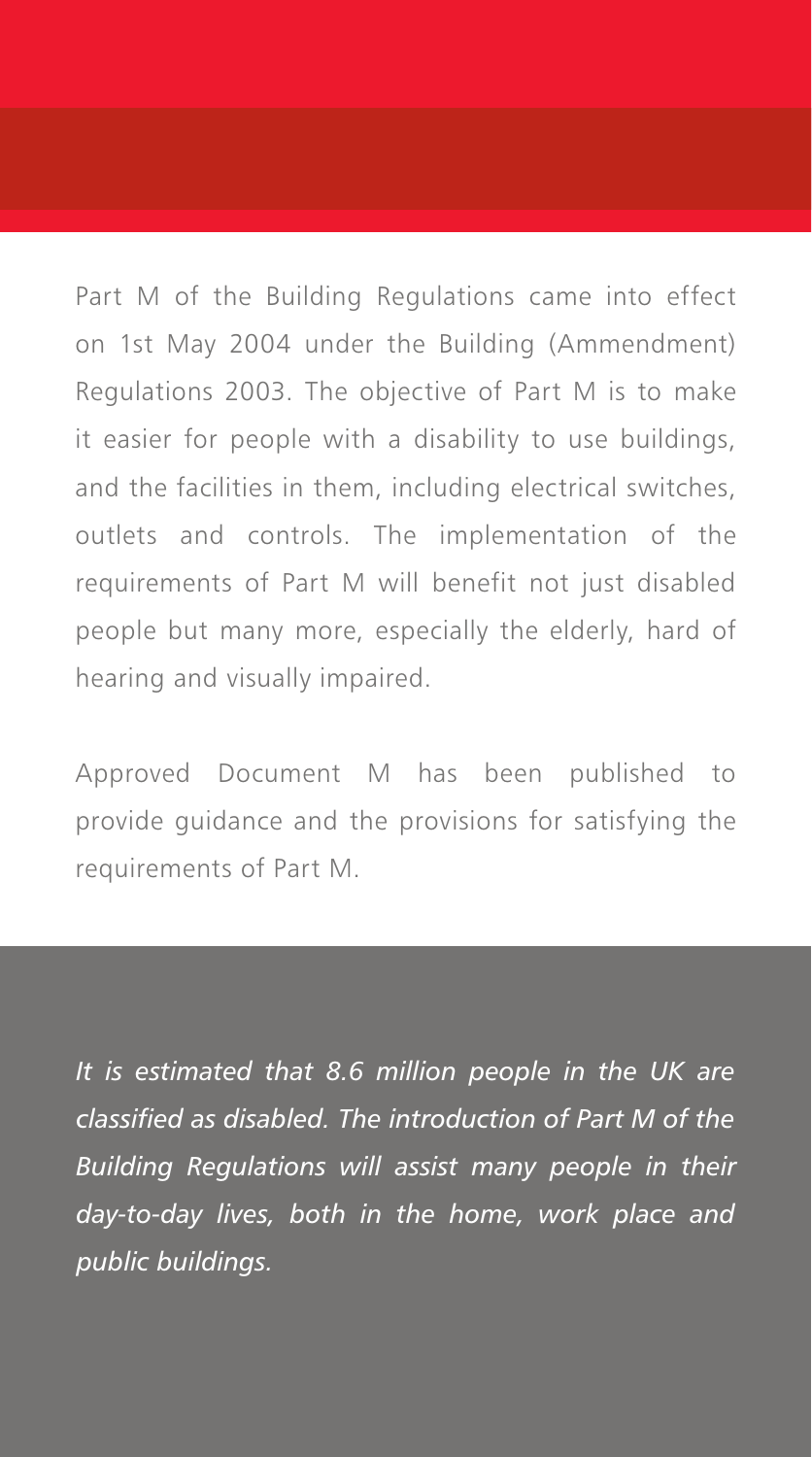

| Contents                                                        |    |
|-----------------------------------------------------------------|----|
| Part M and Approved Document M, an overview                     |    |
| MK analysis                                                     |    |
| How does Part M affect you?                                     | 1Δ |
| What should you do to ensure your<br>work complies with Part M? | 15 |
| Frequently asked questions                                      | 22 |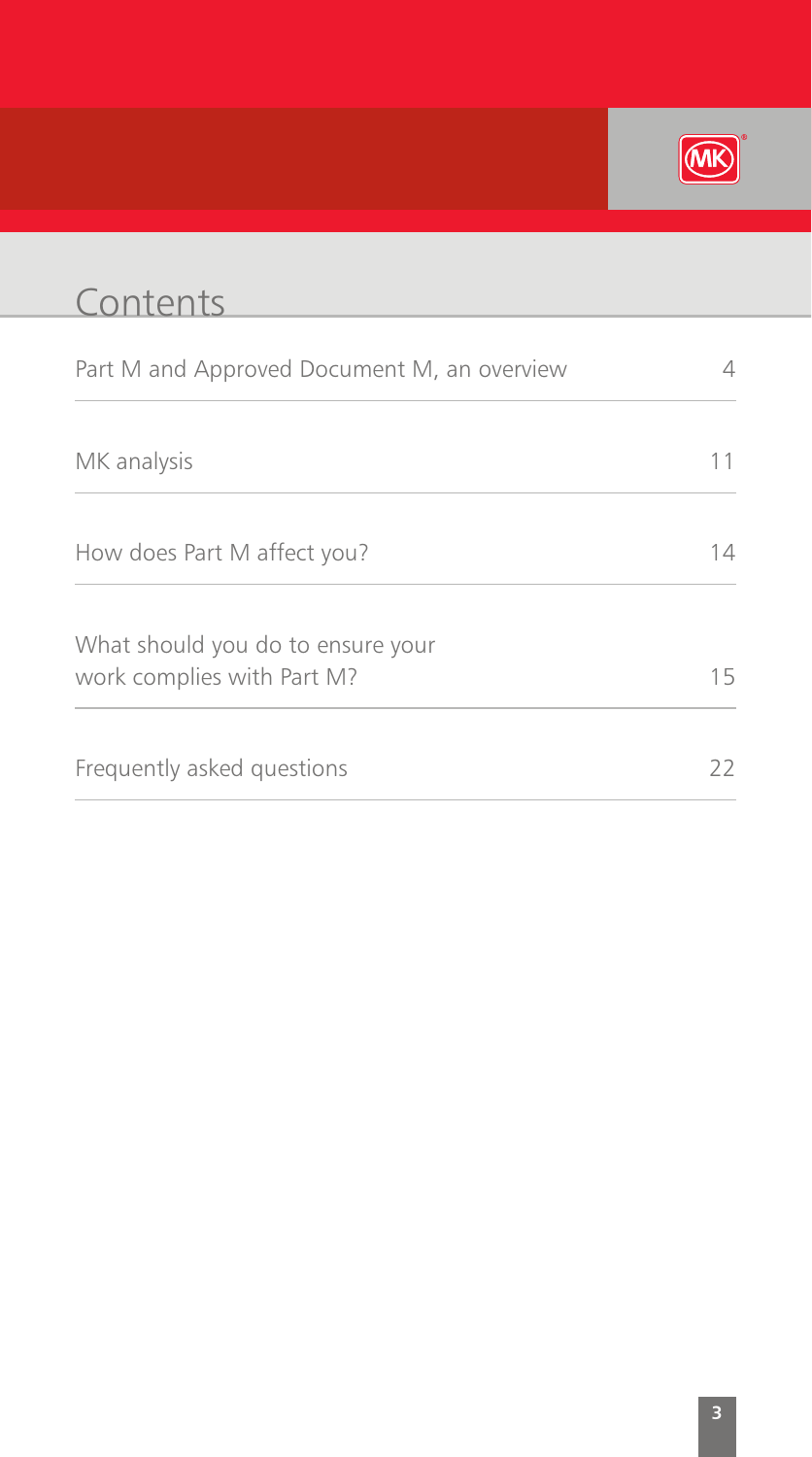## Part M and Approved Document M, an overview

Part M requirements apply if:

- a non-domestic building or a dwelling is newly erected
- an existing non-domestic building is extended or undergoes a *material alteration*
- an existing building or part of an existing building undergoes a *material change of use to a hotel or boarding house, institution, public building or shop*

Regardless of compliance with Building Regulations, there will also be obligations under the Disability Discrimination Act 1995 for service providers and employers to consider barriers created by physical features in a building, which may inhibit the access and use of a building and its facilities.

In the Secretary of States view, the requirements of Part M will be met by making reasonable provision to ensure that buildings are accessible and usable.

People, regardless of disability, age or gender, should be able to:

- *a. gain access to buildings and to gain access within buildings and use their facilities, both as visitors and as people who live and work in them*
- *b. use sanitary conveniences in the principle storey of a new dwelling*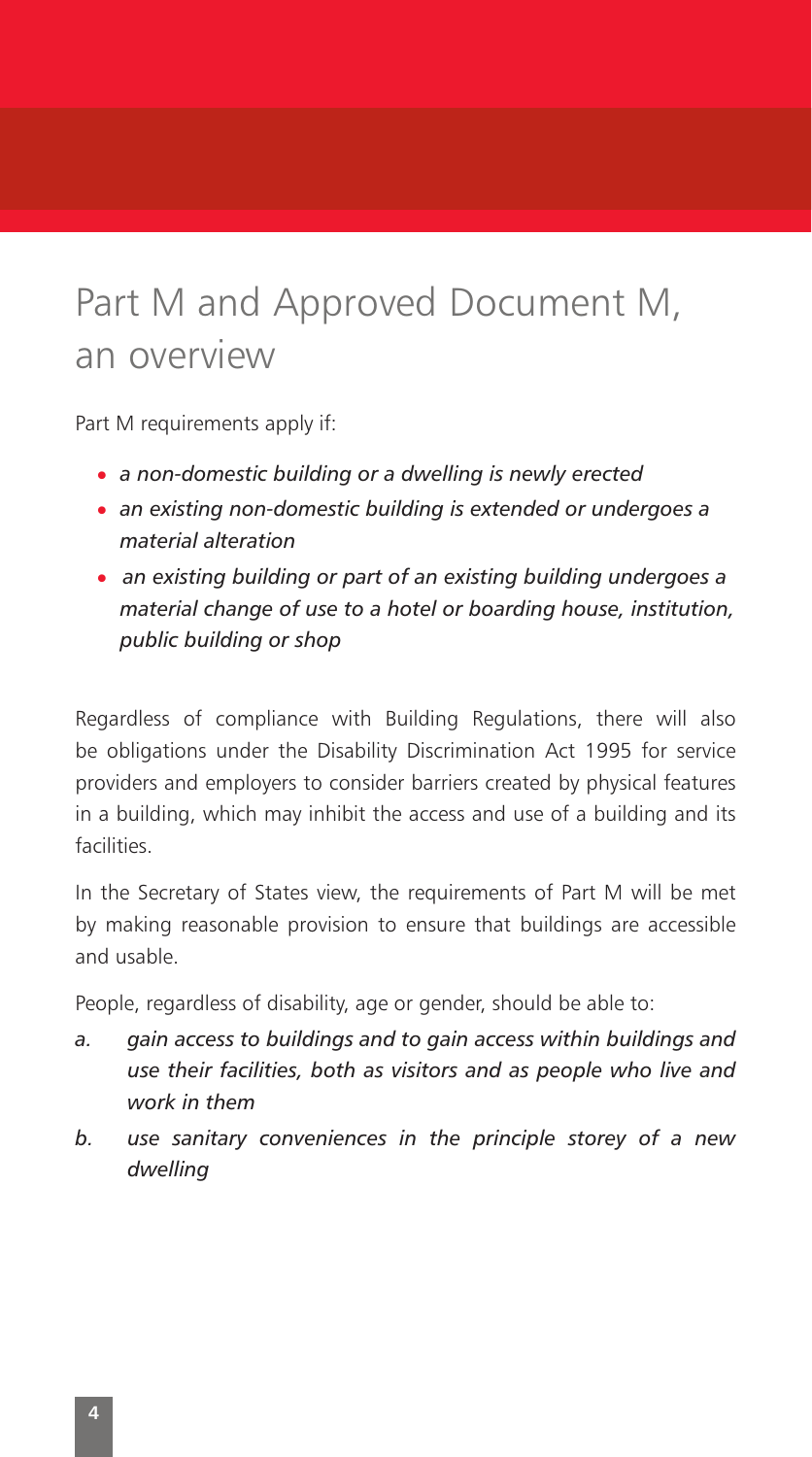

## **Requirement**

## **PART M ACCESS TO AND USE OF BUILDINGS**

#### **Access and Use**

**M1** Reasonable provision shall be made for people to

- *a.* gain access to, and
- *b.* use

the building and its facilities.

### **Access to Extensions to Buildings other than Dwellings**

**M2** Suitable independent access shall be provided to the extension where reasonably practicable.

## **Sanitary Conveniences in Extensions to Buildings other than Dwellings**

**M3** If sanitary conveniences are provided in any building that is to be extended, reasonable provision shall be made within the extension for sanitary conveniences.

### **Sanitary Conveniences in Dwellings**

- **M4** *1.* Reasonable provision shall be made in the entrance storey for sanitary conveniences, or where the entrance storey contains no habitable rooms, reasonable provision shall be made in either the entrance storey or principle storey.
	- *2.* In this paragraph "entrance storey" means the storey which contains the principle entrance and "principle storey" means the storey nearest to the entrance storey which contains a habitable room, or if there are two such storeys equally near, either such storey.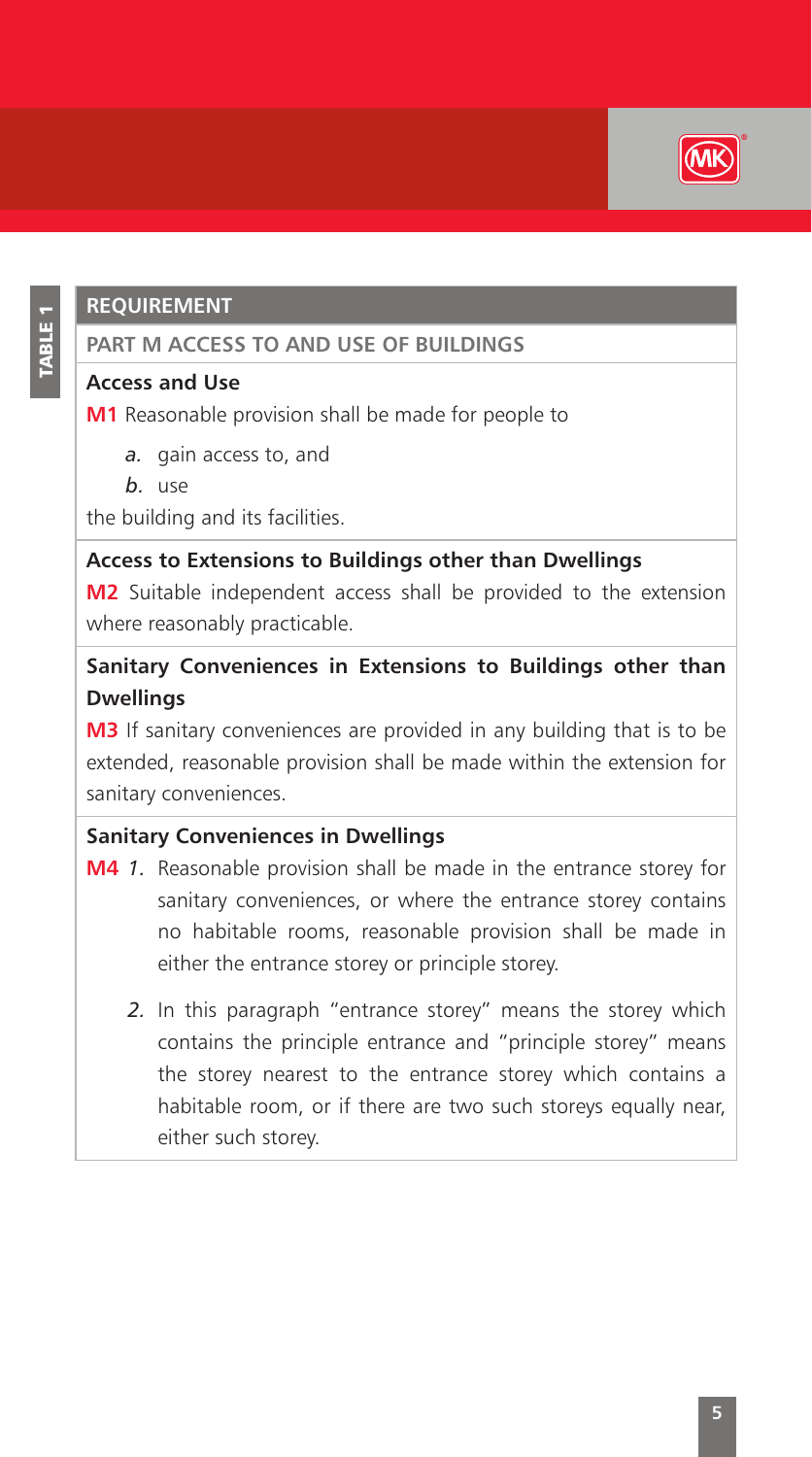#### **Limits on application**

The requirement M1 does not apply to:

- *(a) an extension of or material alteration of a dwelling*
- *(b) any part of a building which is used solely to enable the building or any service or fitting in the building to be inspected, repaired or maintained*

Requirement M2 does not apply where suitable access to the extension is provided through the building that is extended.

Requirement M3 does not apply where there is reasonable provision for sanitary conveniences elsewhere in the building, such that people occupied in, or otherwise having occasion to enter the extension can gain access to and use those sanitary conveniences.

With regard to electrical installations, M1 refers to access and use of a building, which includes the facilities with the building such as switches, outlets and controls.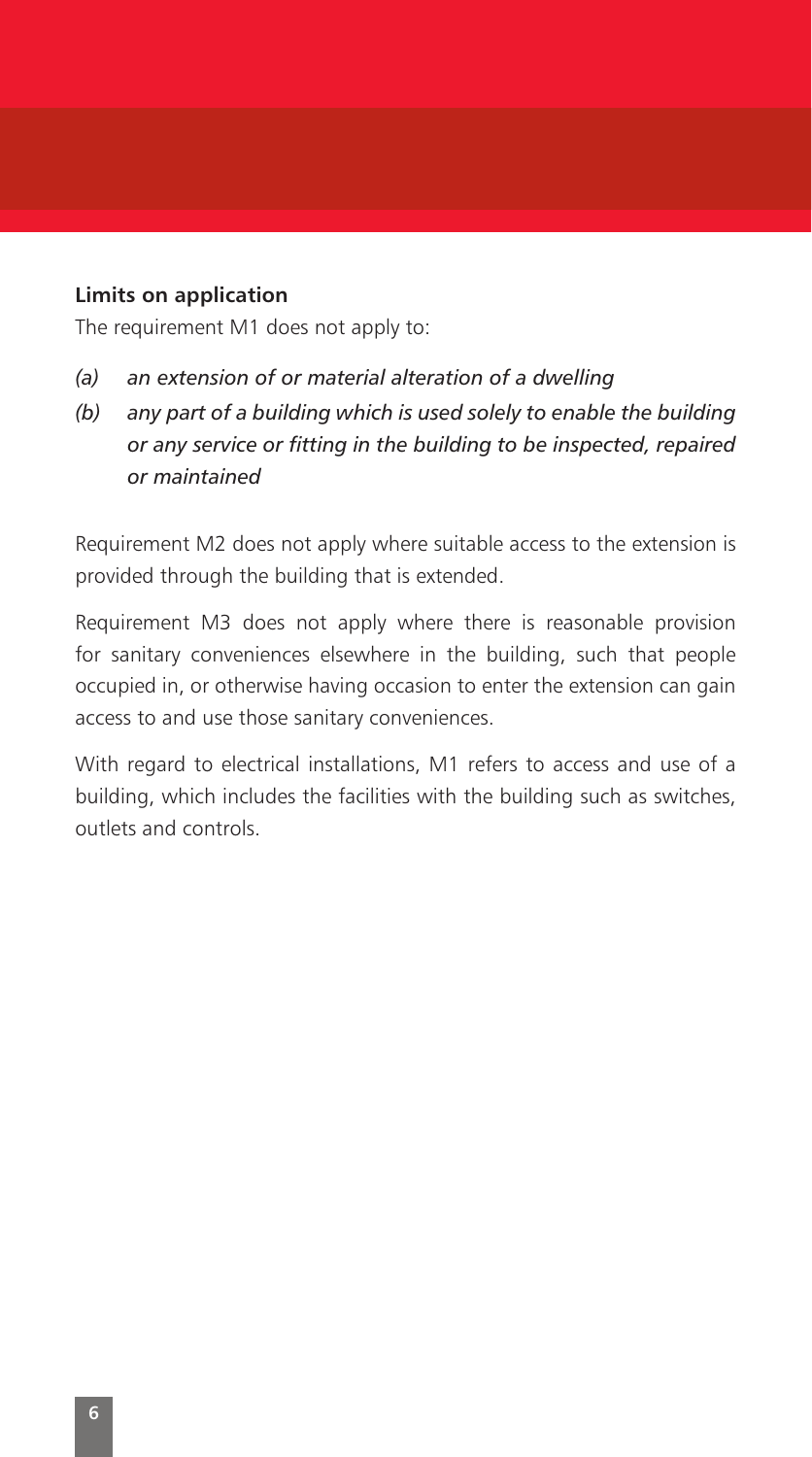

Section 4 of Approved Document M refers to facilities in buildings other than dwellings. This section provides a set of objectives, which must be met. Those which are relevant to the installation of electrical devices are:

## **Facilities in Buildings other than Dwellings Objectives:**

- *4.1 The aim is for all people to have access to, and the use of, all the facilities provided within buildings. They should also be able to participate in the proceedings at lecture/conference facilities and at entertainment or leisure and social venues, not only as spectators, but also as participants and/or staff.*
- *4.4 A proportion of the sleeping accommodation in hotels, motels and student accommodation should be designed for independent use by wheelchair users. The remainder should include facilities that make them suitable for people who do not use a wheelchair, but may have mobility sensory, dexterity or learning difficulties.*

Approved Document M then goes on to identify Design Considerations and Provisions, which offer guidance when meeting the Objectives. Those which are relevant to the installation of electrical devices are:

## **Sleeping Accommodation Design Considerations:**

*4.19 Wheelchair-accessible bedrooms should be sufficiently spacious to enable a wheelchair user to transfer to one side of a bed, with or without assistance. Wheelchair users should be able to manoeuvre around and use the facilities in the room, and operate switches and controls.*

#### **Provisions:**

*4.24 Sleeping accommodation will satisfy Requirement M1 if:*

#### *For wheelchair-accessible bedrooms*

*(q) an emergency assistance alarm (together with a reset button) is located in a wheelchair-accessible bedroom and activated by a pull cord, sited so that it can be operated both from the bed and from an adjacent floor area.*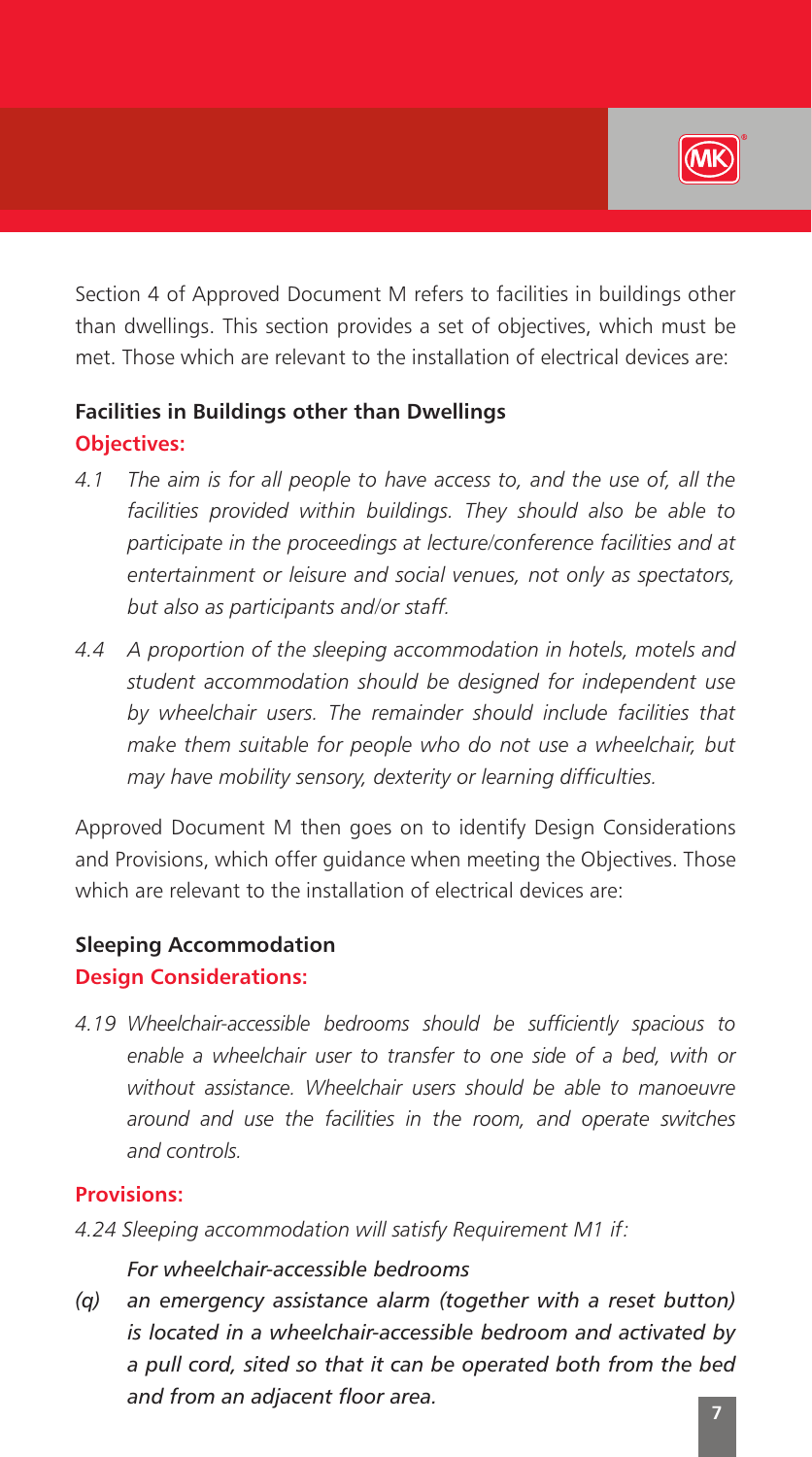### **Switches, Outlets and Controls Design Considerations:**

- *4.25 The key factors that affect the use of switches, outlets and controls are ease of operation, visibility, height and freedom from obstruction. However, there will be exceptions to height requirements for some outlets, e.g. those set into the floor in open plan offices.*
- *4.26 A consistent relationship with doorways and corners will further reinforce the ease with which people manipulate switches and controls.*
- *4.27 All users should be able to locate a control, know which setting it is on, and use it without inadvertently changing its setting.*
- *4.28 Controls that contrast visually with their surroundings are more convenient for visually impaired people, as are light switches that are activated by a large push pad. The colours red and green should not be used in combination as indicators of 'on' and 'off' for switches and controls. It may be useful to use text or a pictogram to clarify the purpose and status of multiple switches and controls.*
- *4.29 It is also an advantage if individual switches on panels and on multiple socket outlets are well separated, or in the form of large touch plates, to avoid the inadvertent selection of an adjacent control by visually impaired people and people with limited dexterity.*

#### **Provisions:**

- *4.30 Switched, outlets and controls will satisfy Requirement M1 if:*
- *a. wall mounted socket outlets, telephone points and TV sockets are located between 400mm and 1000mm above the floor, with a preference for the lower end of the range.*
- *b. switches for permanently wired appliances are located between 400mm and 1200mm above the floor, unless needed at a higher level for particular appliances.*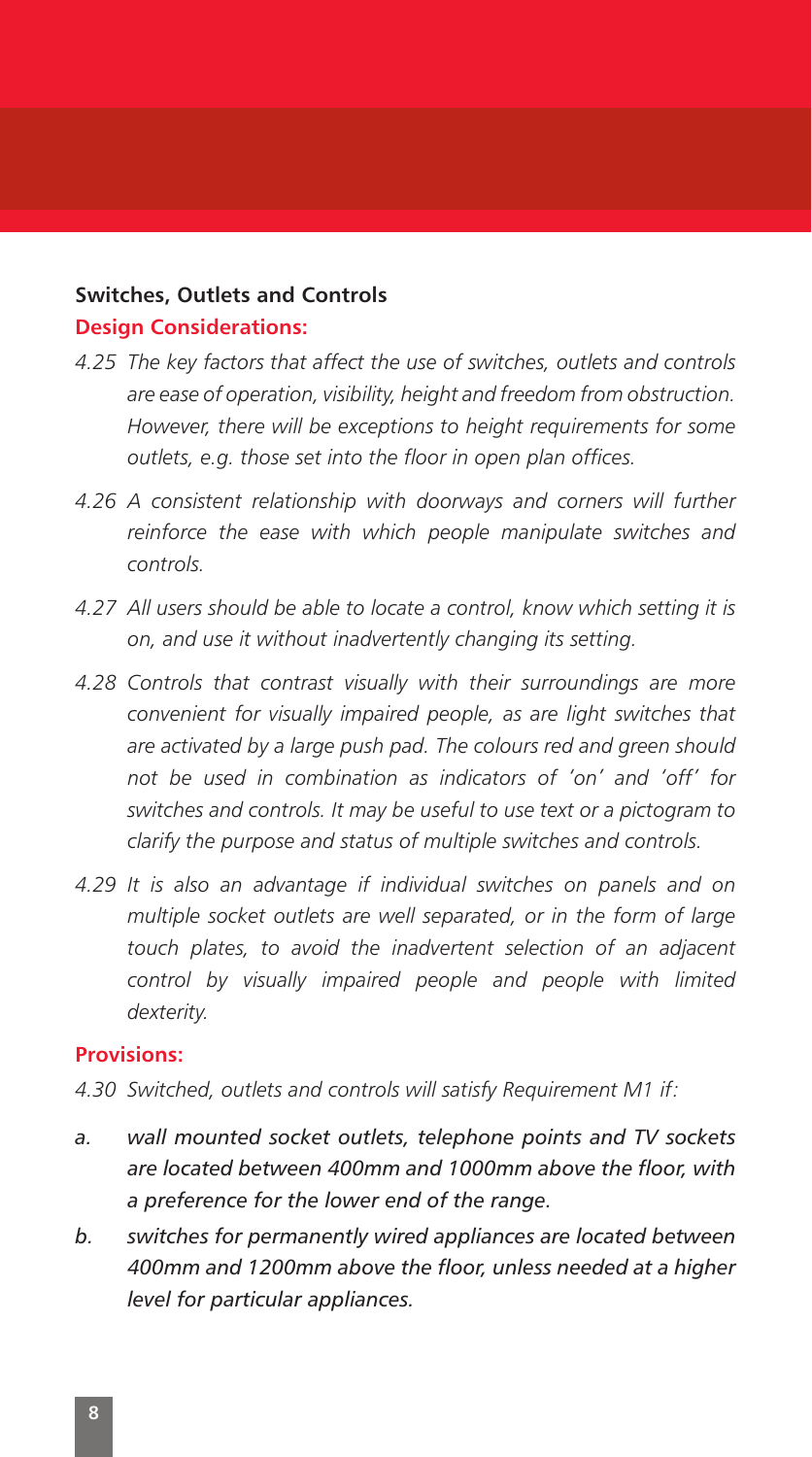

- *c. all switches and controls that require precise hand movements are located between 750mm ad 1200mm above the floor.*
- *d. simple push button controls that require limited dexterity, are not more than 1200mm above the floor.*
- *e. pull cords for emergency alarm systems are coloured red, located as close to a wall as possible, and have two red 50mm bangles, one set at 100mm and the other set between 800mm and 1000mm above the floor.*
- *f. controls that need close vision are located between 1200mm and 1400mm above the floor so that readings may be taken by a person sitting or standing (with thermostats at the top of the range).*
- *g. socket outlets are located consistently in relation to doorways and room corners, but in any case no nearer than 350mm from room corners.*
- *h. light switches for use by the general public have large push pads and align horizontally with door handles within the range 900mm to 1100mm, for ease of location when entering a room.*
- *i. where switches described in 4.30 (h) cannot be provided, lighting pull cords are set between 900mm and 1100mm above floor level, and fitted with a 50mm diameter bangle visually contrasting with its background and distinguishable visually from any emergency assistance pull cord.*
- *j. the operation of switches, outlets and controls does not require the simultaneous use of both hands, except where this mode of operation is necessary for safety reasons.*
- *k. switched socket outlets indicate whether they are 'on'.*
- *l. mains and circuit isolator switches clearly indicate that they are 'on' or 'off'.*
- *m. front plates contrast visually with their backgrounds.*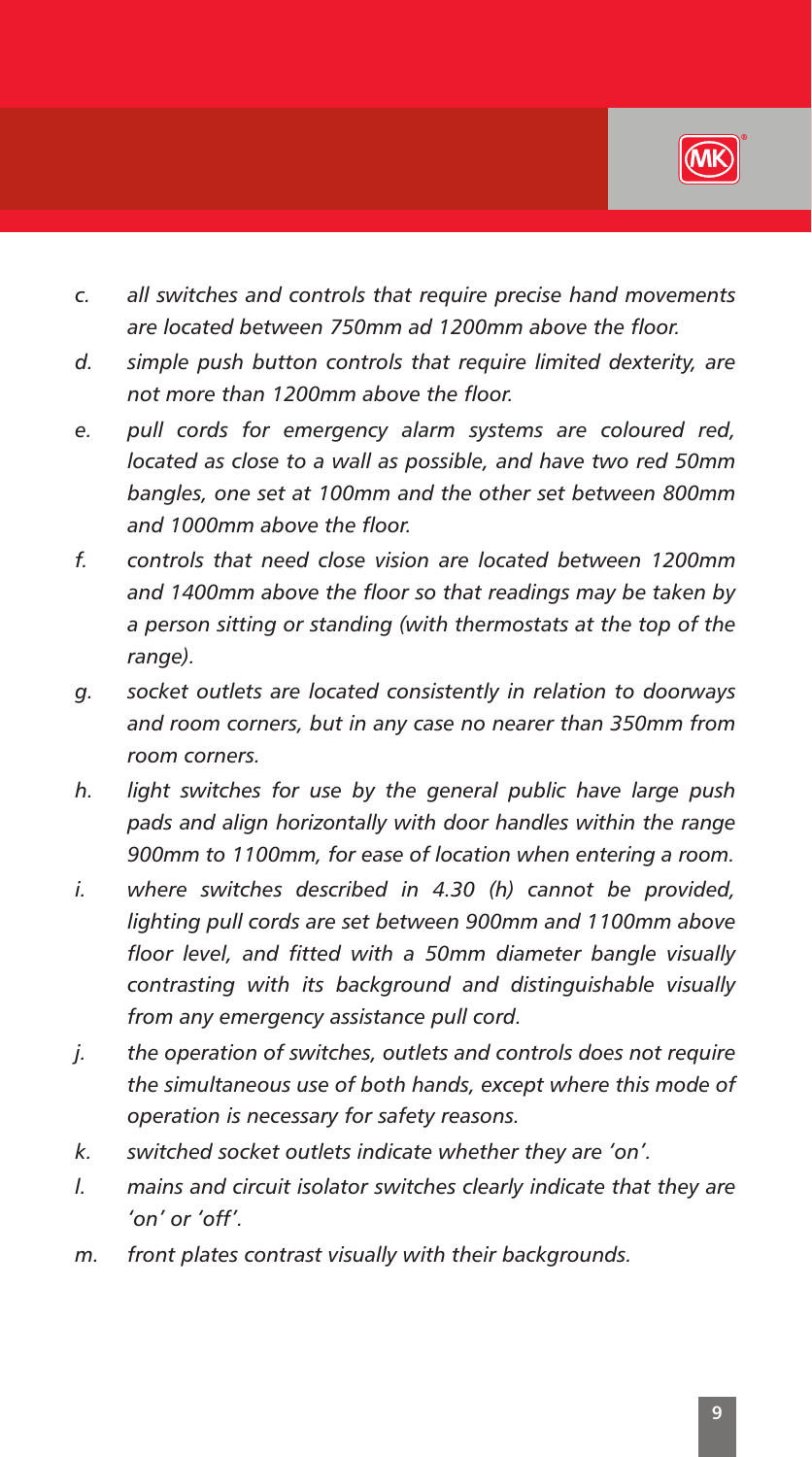Section 8 of Approved Document M refers to Accessible Switches and Socket Outlets in the Dwelling.

## **Accessible Switches and Socket Outlets in the Dwelling Objective**

*8.1 The aim is to assist those people whose reach is limited to use the dwelling more easily by locating wall-mounted switches and socket outlets at suitable heights.*

#### **Design Considerations**

*8.2 Switches and socket outlets for lighting and other equipment should be located so that they are easily reachable.*

#### **Provisions**

*8.3 A way of satisfying Requirement M1 would be to provide switches and socket outlets for lighting and other equipment in habitable rooms at appropriate heights between 450mm and 1200mm from finished floor level (see diagram 1).*

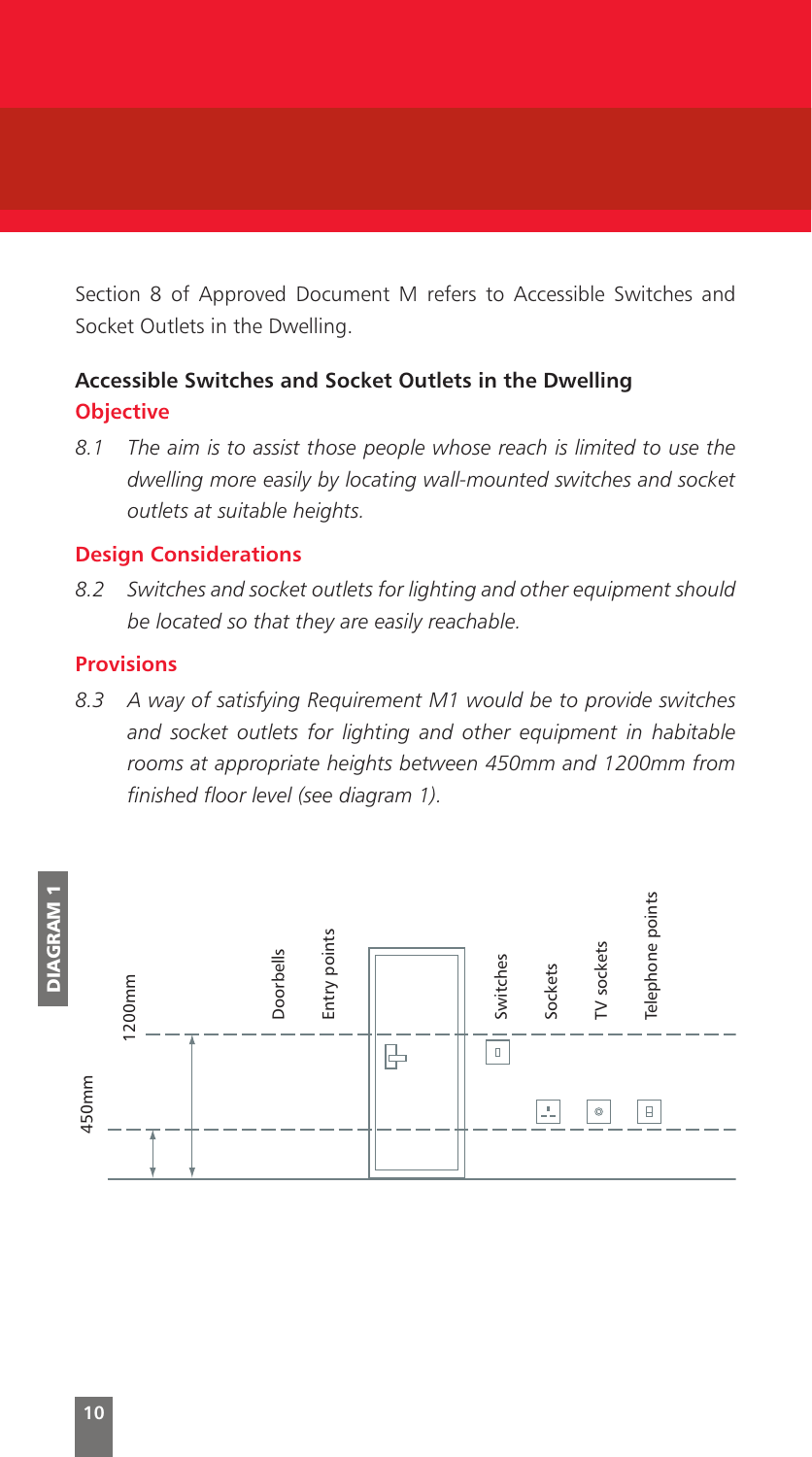

## MK analysis

The introduction of Part M has brought to the forefront of electrical contractors and designers minds the Building Regulations and their requirements. All building work must comply with the regulations under the Building Regulations of 2000, as ammended for Part M by Statutory Instrument 2692 under the Building (Ammendment) Regulations 2003, the legislation covering England and Wales, but not Scotland and Northern Ireland. It was introduced by the Secretary of State for the Environment under powers given by Parliament under the Building Act of 1984. Section (1) (1a) of this act states that Building Regulations may be made for various purposes including health, safety, welfare and convenience of building users, the conservation of fuel and power, and the prevention of contamination of water supplies. As the Building Regulations are an Act of Parliament, failure to comply, be it the company or individual carrying out the work, or the person ordering the work, is a criminal offence and could lead to prosecution.

The Building Regulations are a set of minimum requirements, to aid the understanding of the requirements Approved Documents are published. The Approved Documents are not the Regulations, they are produced to provide guidance on common situations and address the provisions for satisfying the requirements. How the requirements in Part M should be applied may be subjective due to the large scope of the definitions within Approved Document M.

The previous edition of the Approved Document was titled "Access and Facilities for Disabled People", disabled has now been removed and Approved Document M is titled 'Access to and Use of Buildings'. This regulation applies to access and use for all building users, but primarily deals with those that are disadvantaged though disability. An understanding of the requirements will depend upon the individuals appreciation, definition and understanding of the term disabled, in previous editions of the Regulations the term "Disabled People" was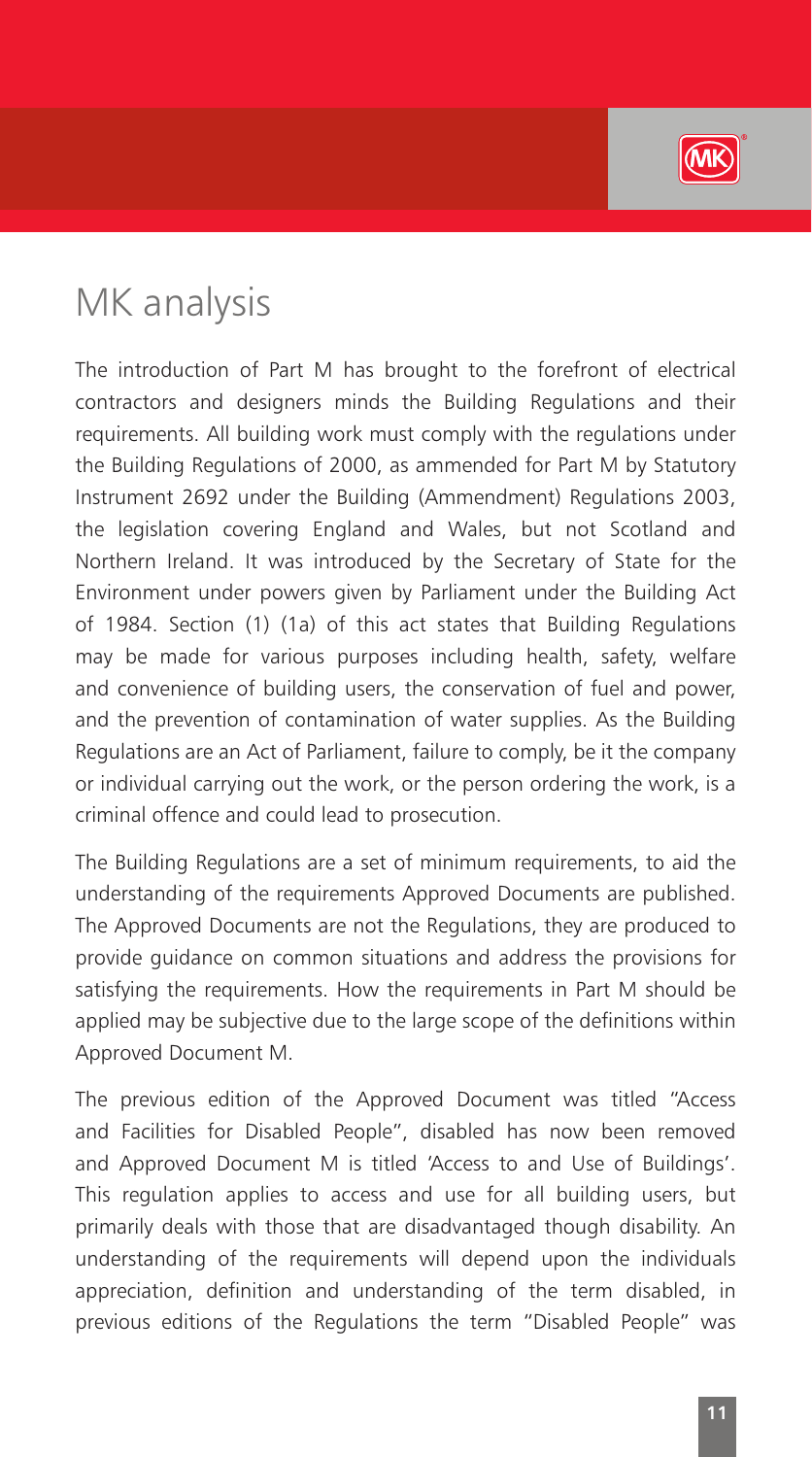defined as people who have an impairment that limits their ability to walk or which requires them to use a wheelchair for mobility or people who have impaired hearing and sight. This definition has now been removed and many of the requirements also take into account people with limited dexterity.

MK Electric offer a wide range of products which will enable compliance with Part M. However, when it comes to specifying electrical accessories, the onus for following the regulations is on the specifier or contractor. Firstly, appropriate selection of products considered to meet the regulations must be made, secondly they must be installed and positioned to meet the requirements.

TABLE 2

**M1** concerns access and use of buildings and states 'reasonable provision shall be made for people to gain access to and use the building and its facilities'.

**M2** concerns access to extensions to buildings other than dwellings and states 'suitable independent access shall be provided to the extension where reasonably practicable', this requirement is not necessary where suitable access is already provided through the building.

**M3** concerns sanitary conveniences in extensions to buildings other than dwellings, and states 'reasonable provision shall be made within the extension for sanitary conveniences', this requirement does not apply where there is reasonable provision for sanitary conveniences elsewhere in the building.

**M4** concerns sanitary conveniences in dwellings and states 'reasonable provision shall be made in the entrance storey for sanitary conveniences. Where the entrance storey contains no habitable rooms, reasonable provisions for sanitary conveniences shall be made in either the entrance storey or the principal storey.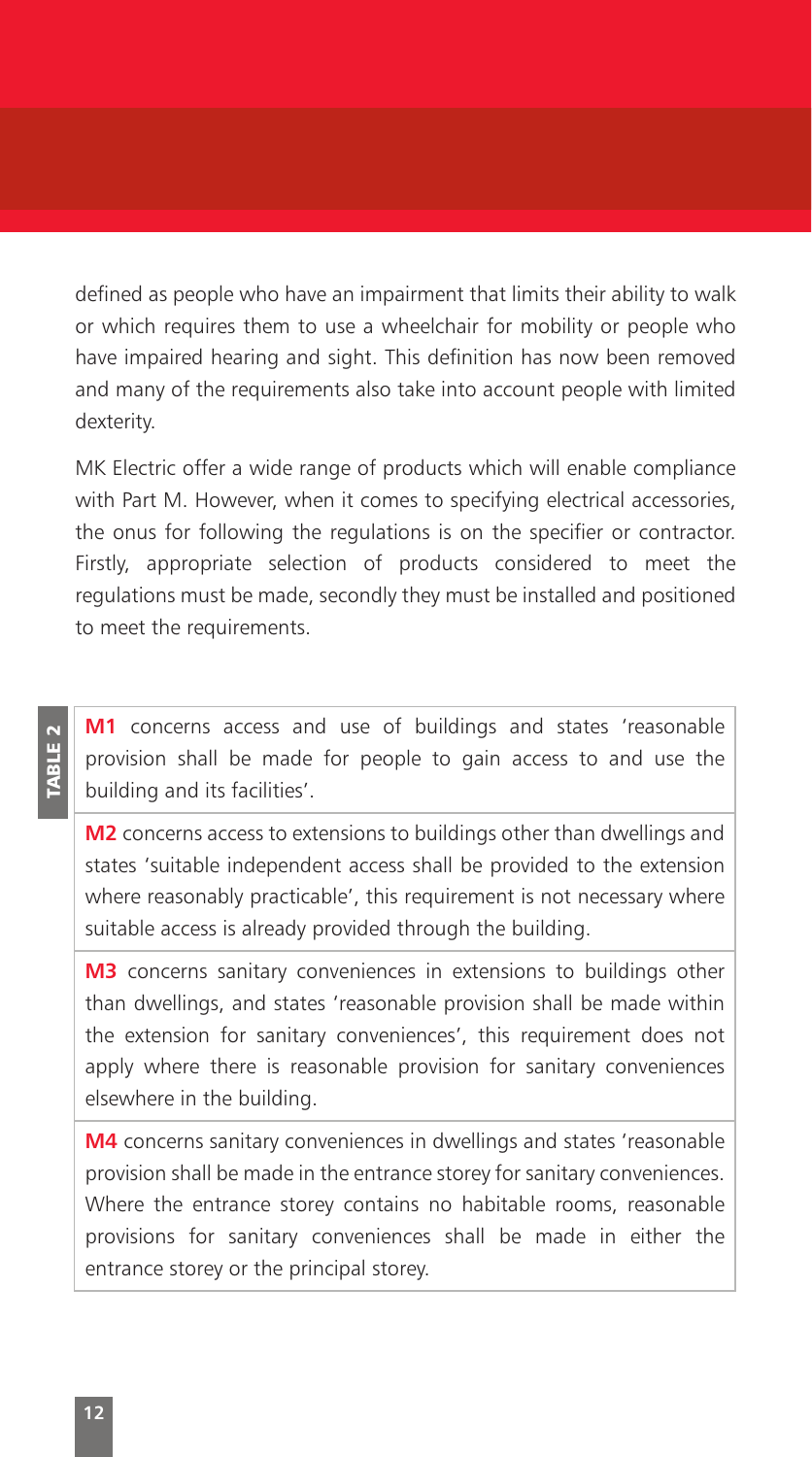

The introduction of Part M of the Building Regulations has addressed the need for buildings to be made accessible and usable for all.

People, regardless of disability, age or gender, should be able to gain access to buildings and use the facilities within them, whether living in them, working in them, or visiting them. All people should be able to use sanitary conveniences in the entrance storey, or principle storey of a dwelling.

Other Building Regulations cover various facets of both the electrical installation and the choice and type of systems and products installed. Anybody carrying out electrical installation work should be competent and knowledgeable enough that their work is compliant with all the relevant regulations.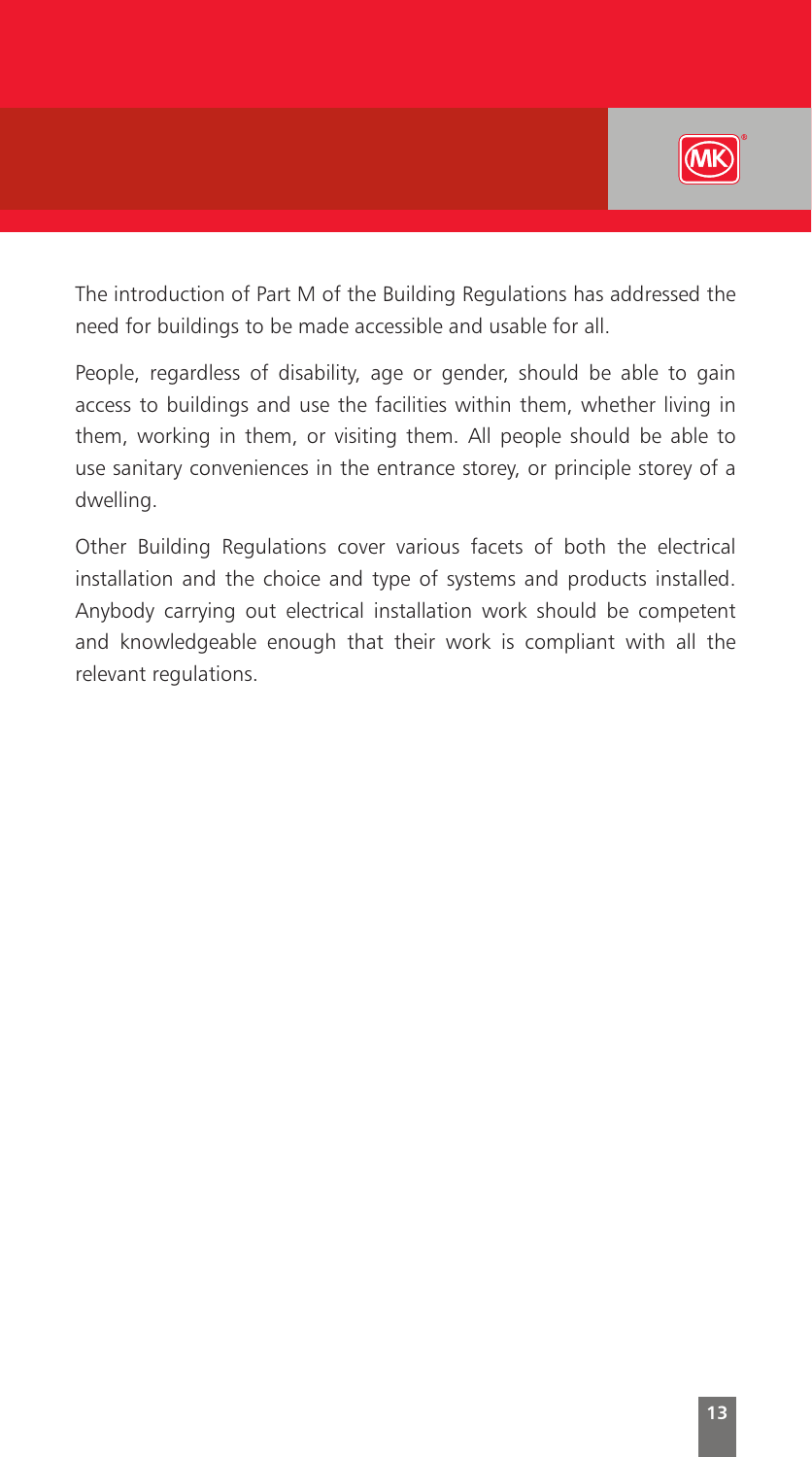## How does Part M affect you?

If you or your company carries out electrical installation work in England and Wales you will need to have knowledge of Part M and be competent enough to ensure your work complies with the requirements.

The requirements of Part M will need to be met in addition to any other Building Regulations. The responsibility of meeting these requirements lies with the specifier and, or, contractor. As previously mentioned, failure to comply, be it the company or individual carrying out the work, is a criminal offence and could lead to prosecution.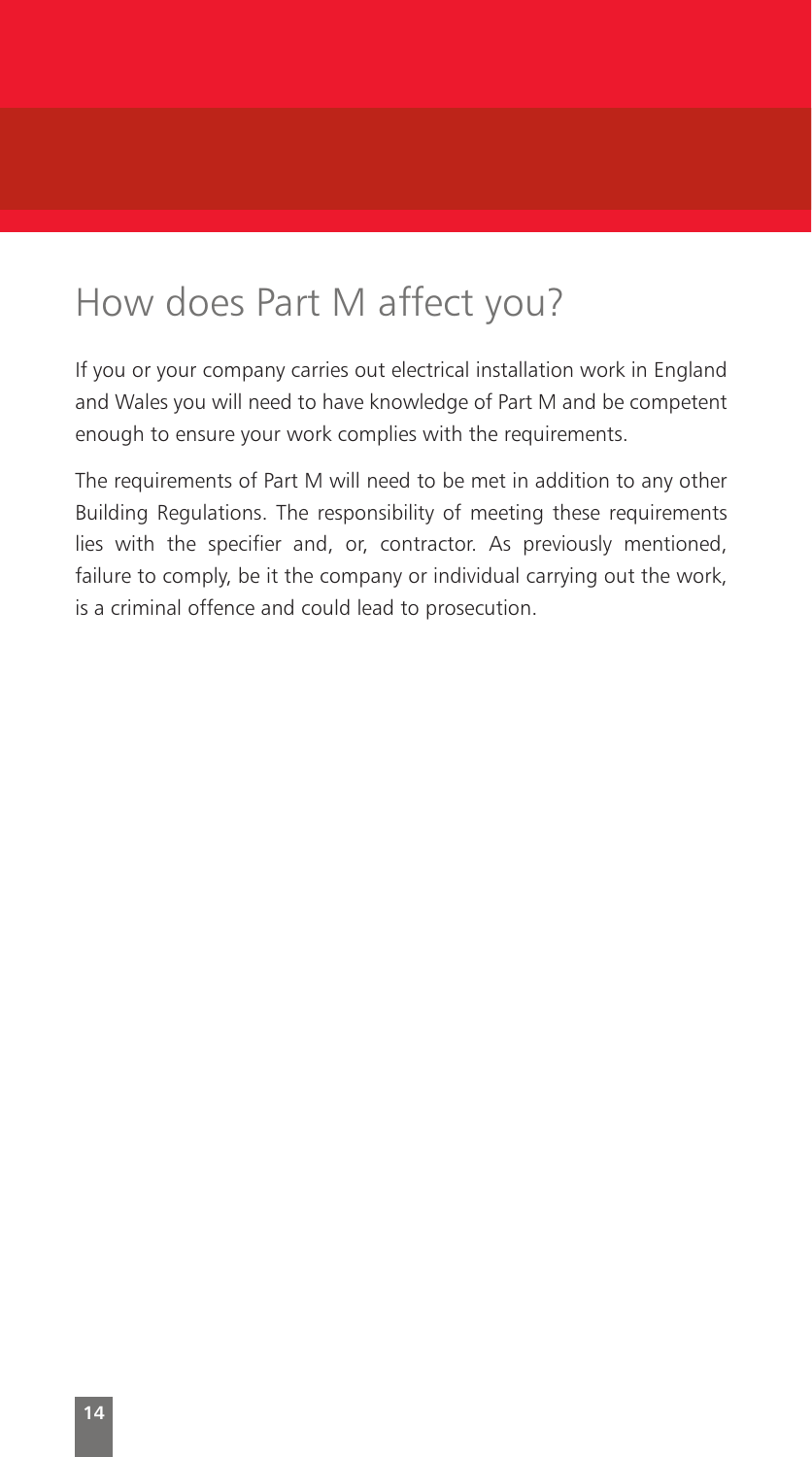

## What should you do to ensure your work complies with Part M?

In total, 7 Design Considerations and 15 Provisions are given in Approved Document M (see pages 8-12 of this brochure), which refer to the specification of products and the installation of electrical devices.

The Provisions regarding the positioning of switches, outlets and controls are provided in Section 4.30 (a-m).



A consistent relationship between switches, outlets and controls, with doorways or corners will reinforce the ease with which people locate, use and manipulate wiring devices.

The mounting heights of switches, outlets and controls can also aid use. Positioning these wiring devices as advised in Provisions in section 4.30, will allow wheelchair users and those with limited dexterity or reach to locate, use and manipulate with more ease.

As well as mounting positions relating to height and location, key factors, which will affect the ease of use of switches, outlets and controls, are ease of operation, visibility and freedom from obstruction.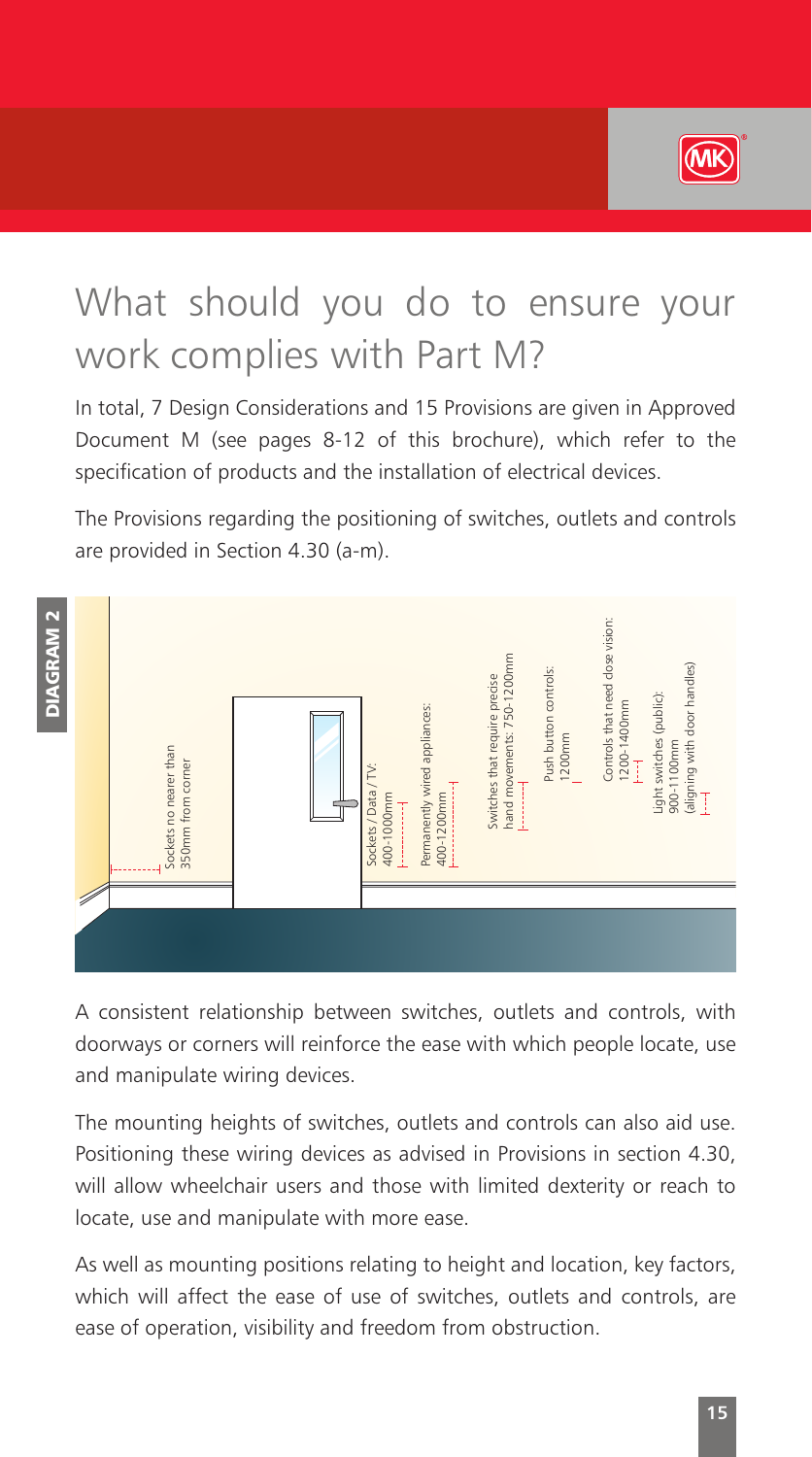As well as positioning, visibility will aid location and use of a wiring device. Wiring devices which contrast with their surroundings are more convenient for the visually impaired.

In Section 4.30 Provision m states, "Switches, outlets and controls will satisfy Requirement M1 if frontplates contrast visually with their backgrounds".



'Contrast visually' is given as a difference in Light Reflectance Value between two surfaces. Approved Document M recommends a contrast of 30% Light Reflectance Value (LRV) between a frontplate and wall. White has an LRV of 100 and black 0. In practice these values are never absolute, and the LRVs should be ascertained by taking measurements by a spectrophotometer, these values should be supplied by the product manufacturer. However, LRVs can be approximated by reference to colour swatches as an alternative.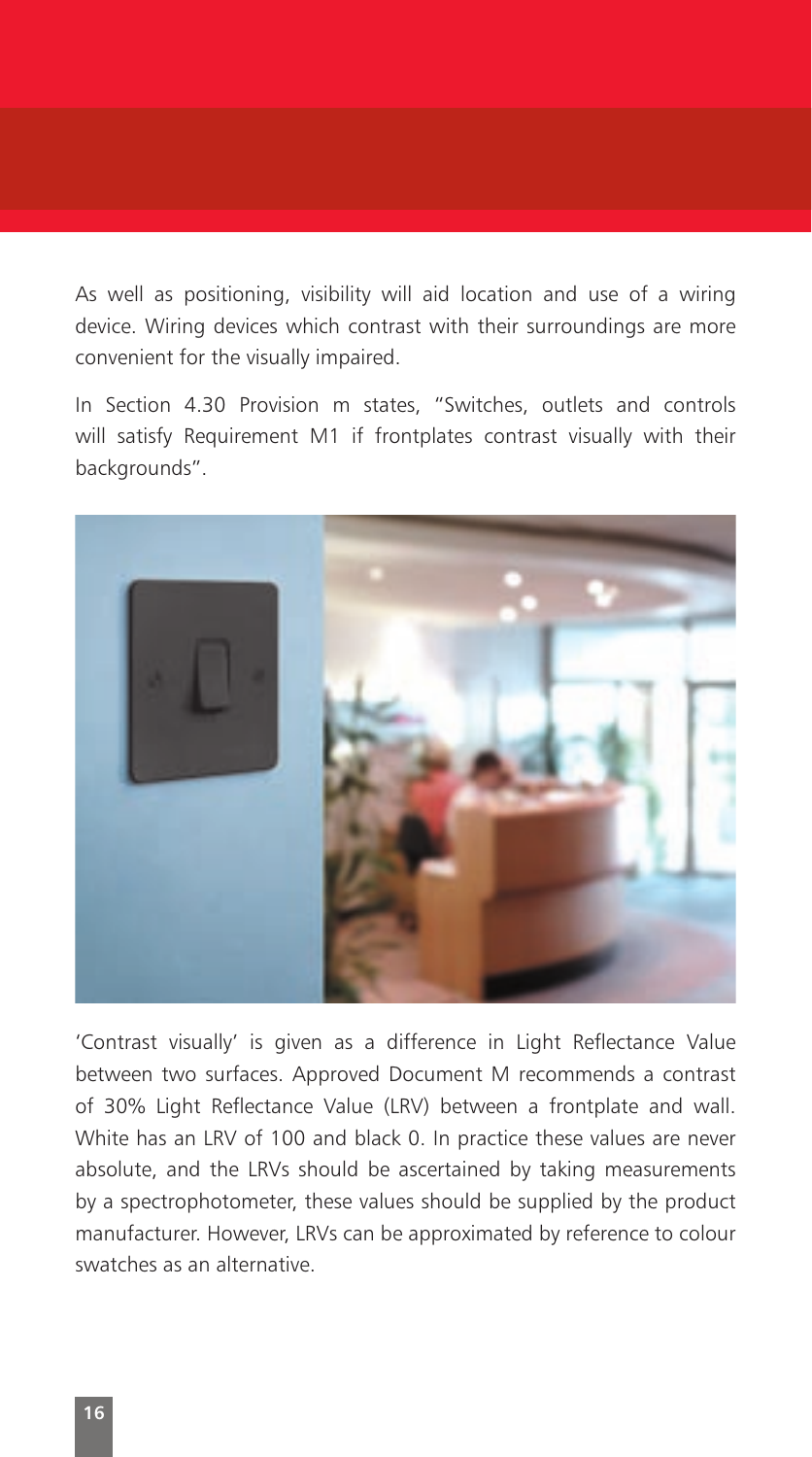

In section 4.28, the design consideration states that controls that contrast with their surroundings are more convenient, although not necessarily required, for the visually impaired. No definition of 'controls' is given in Approved Document M, however switches, outlets and controls are always referred to separately. The dictionary definition for 'control' is to regulate or operate, therefore 'control' could be considered to include switches for operating lighting and switches on socket outlets. This could be interpreted that the switch would need to contrast visually with the front plate.

The Disabled Living Foundation, an organisation that helps older and disabled people find equipment solutions that enable them to lead independent lives, has made several recommendations when it comes to installing wiring devices.



The Disabled Living Foundation recommends white switches on a dark background as being easier to distinguish for people with visual impairments. In some instances, it may be deemed necessary for the switch to contrast with the front plate, which in turn will need to contrast with the wall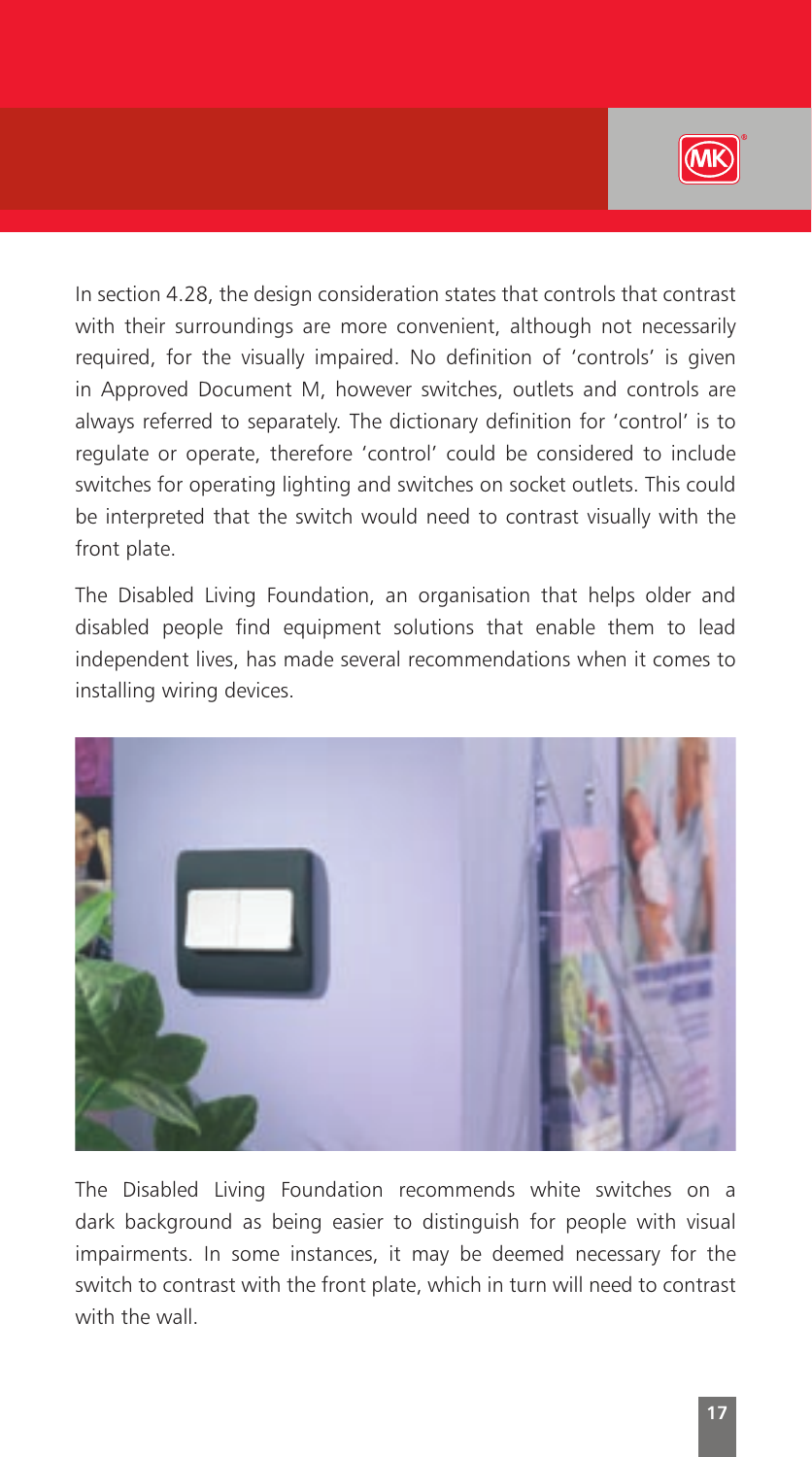As an addition to the Logic Plus range, MK has developed switches and socket outlets with graphite frontplates for contrast to walls with an LRV of 40 or more. In addition, a range of grid frontplates are also available to offer a more flexible solution to installation needs.

MK Prestige Plus and Powerlink Plus Cable Management are available in both white and charcoal, and can be installed with wiring devices to provide the contrast required. In addition, other MK Cable Management systems can be installed with contrasting wiring devices selected from the Logic Plus or the MK Decorative Wiring Device ranges.

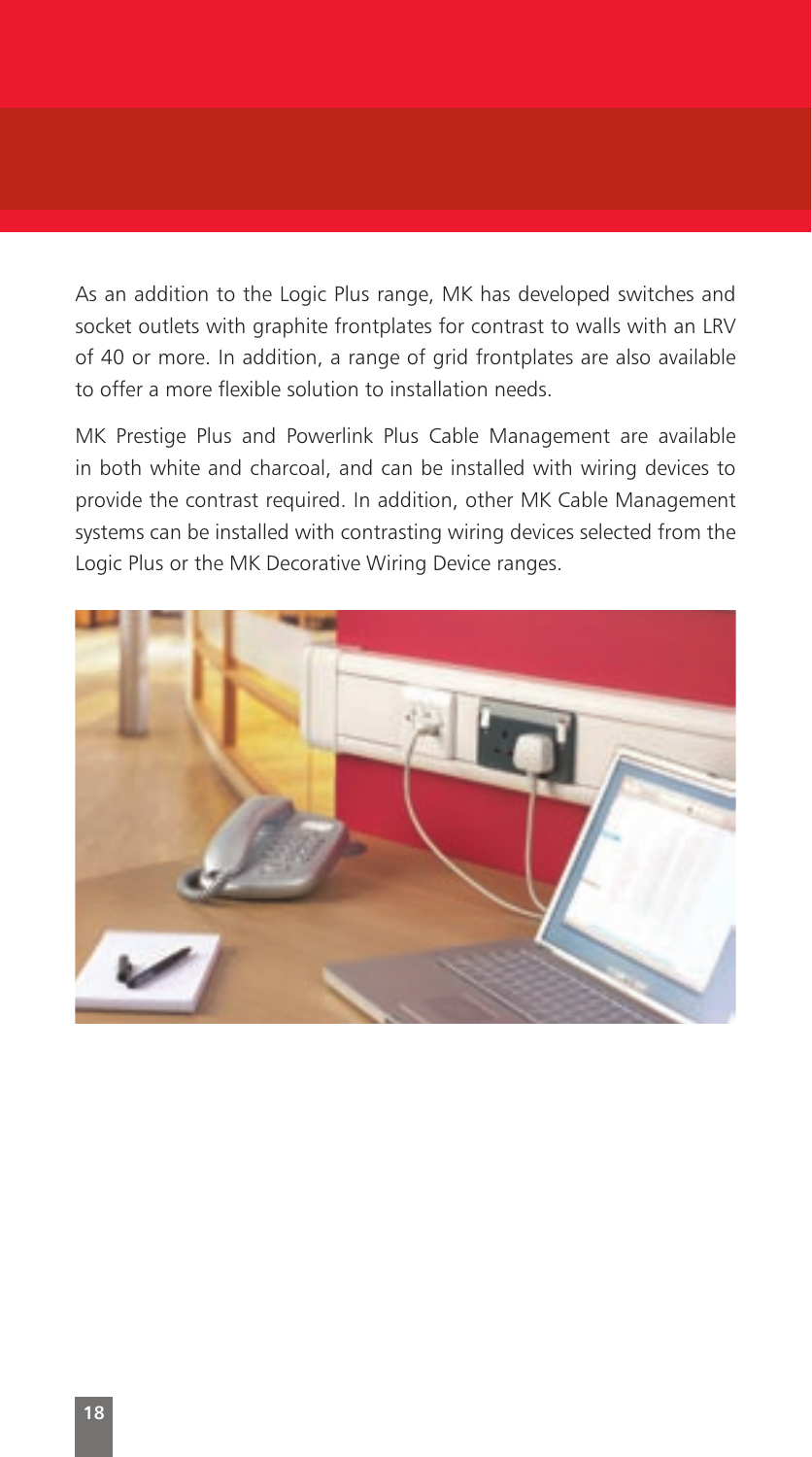

The design consideration 4.29 also requires individual switches on multiple socket outlets and panels to be 'well separated' to prevent inadvertent operation. However, no guidance is given as to the dimensions of the required separation. When installing twin socket outlets, those with outboard switches should be specified.



Provison (k) of Section 4.30 states that switched socket outlets should indicate whether they are 'on'. The Disabled Living Foundation recommend a neon indicator, although the effectiveness in daylight is questionable. All standard MK switched socket outlets have a red flash on the switch, which is visible when in the 'on' position, a selection of switched socket outlets are also available with neon indicators.



The MK Grid system provides wide separation of switches, and blank inserts can also be used to provide further separation.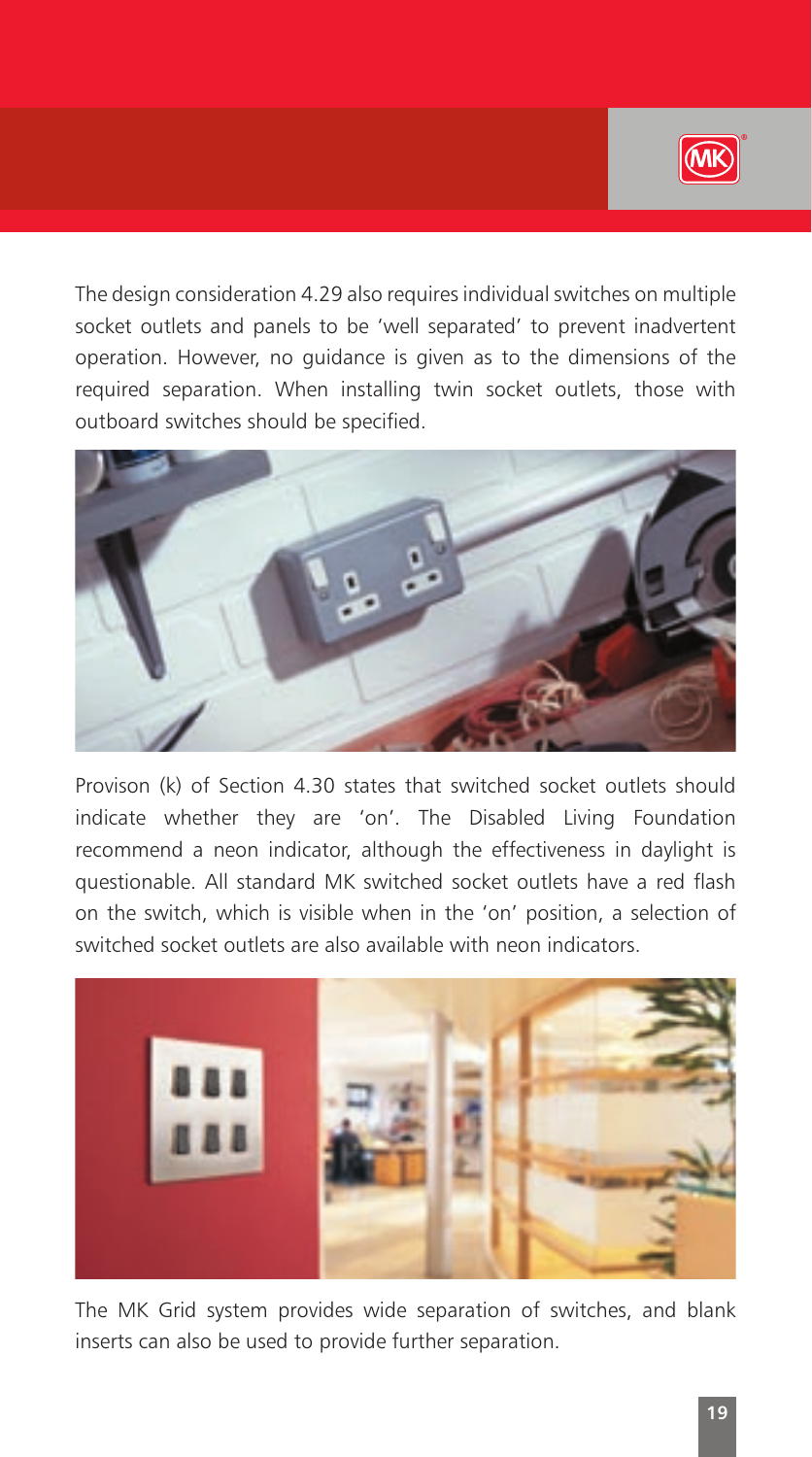The provision in Section 4.30 (h) of Approved Document M states that light switches for use by the general public should have large push pads. However, the dimensions of the push pad are not specified. The Disabled Living Foundation suggest that a large push pad light switch will enable a person with a physical disability or limited dexterity to operate the device with a fist or elbow.



Due to the lack of specific dimensions, we must assume products with wide rockers, which operate by pushing the top or bottom of the rocker, are likely to conform to the requirements. MK offer wide rocker switches in the Logic Plus range, as well as the decorative wiring device ranges.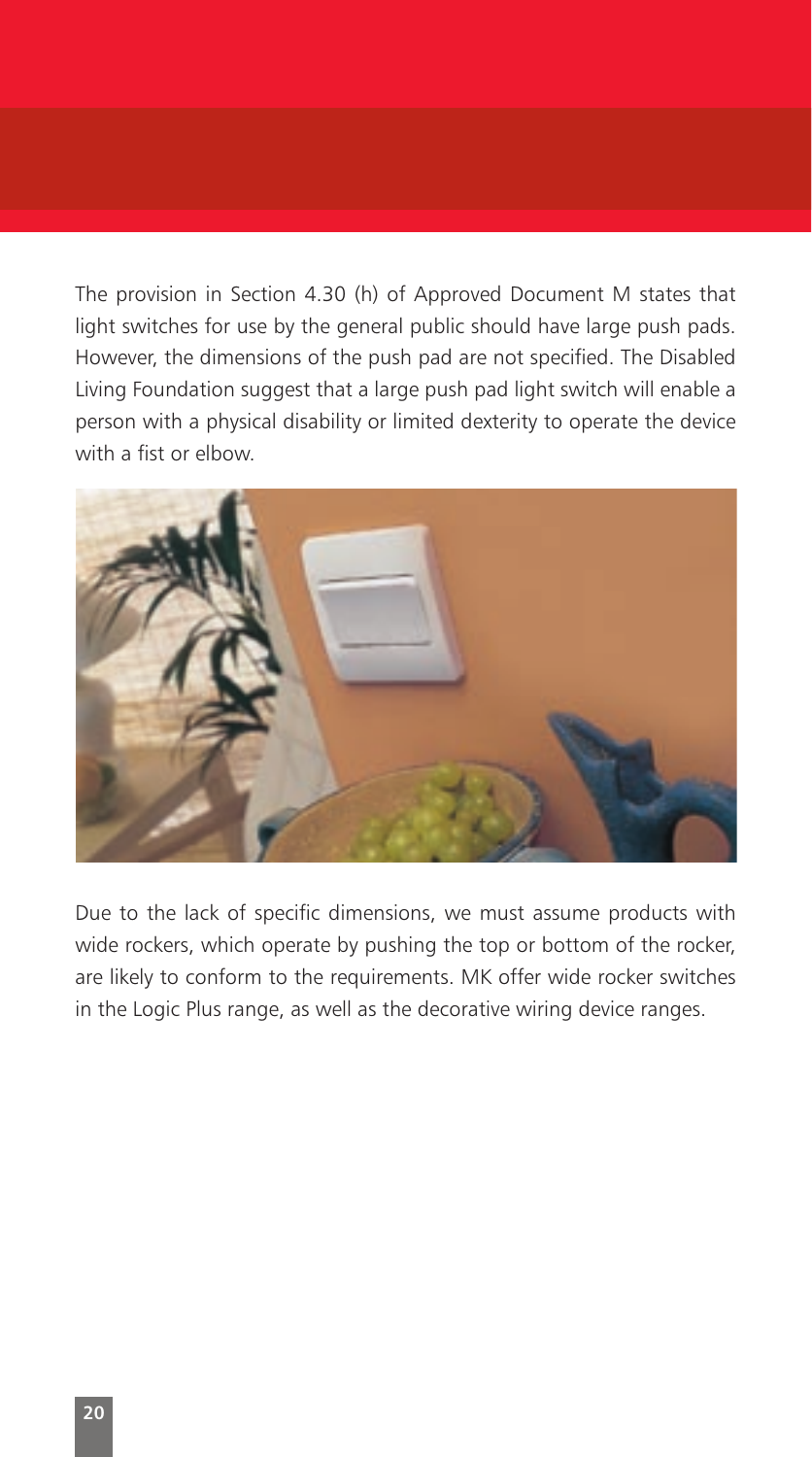

Where wall mounted light switches cannot be provided, such as in sanitary accomodation, pull cords fitted with a 50mm bangle to aid grip are required. The bangle should be visually contrasting against their background and distinguishable visually from any emergency assistance pull cord. MK offer a white pull cord with graphite bangle which provides the required contrast against any wall surface with an LRV of 40 or more. The height of the pull cord should be set between 900mm and 1100mm above floor level.

An emergency assistance alarm may be required, particularly in sanitary accomodation, certain hotel bedrooms, or other accomodation. Approved Document M recommends the alarm be activated by a pull cord. The pull cord should be coloured red and fitted with two red bangles to aid location and grip. One bangle should be at a height of 100mm above the floor, whilst the other should be between 800mm and 1000mm above the floor, and be located as close to the wall as possible.

For emergency alarms that are used to call assistance there are three requirements which must be met:

- Visual and audible indicators to confirm that an emergency call *has been received.*
- <sup>l</sup> *A reset control, reachable from a wheelchair and the WC, or from the wheelchair and the shower/changing seat.*
- <sup>l</sup> *A signal that is distinguishable visually and audibly from a fire alarm.*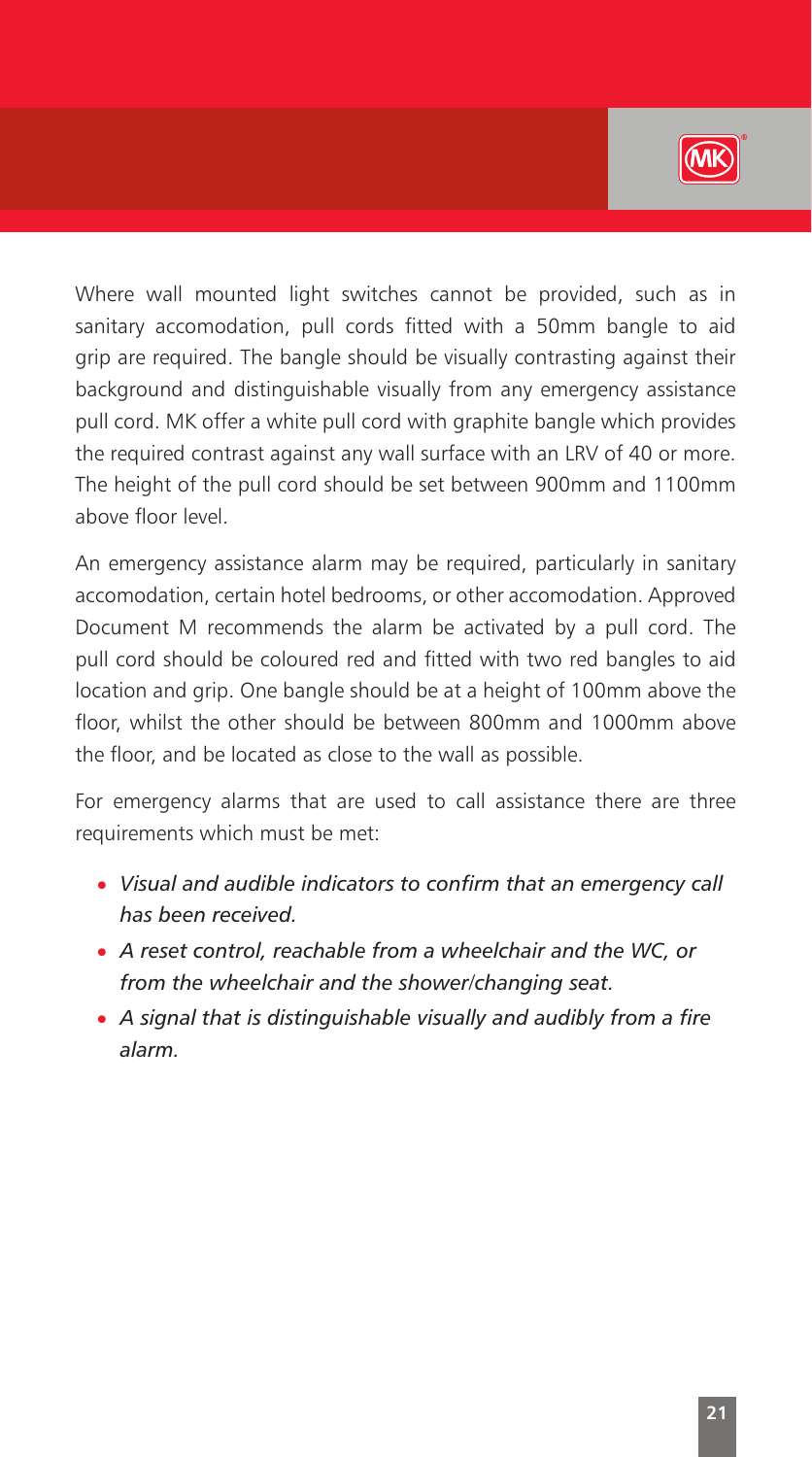## Frequently asked questions

## **Q What is the LRV of MK's Graphite range of Logic Plus wiring accessories?**

A The LRV is 10, providing the required contrast when situated on a wall which has an LRV of 40 or more. Full details of the LRV values of relevant MK products can be provided by MK Technical Services (01268 563 720).

#### **Q Does Part M apply to Scotland?**

A No, Scotland has different Building Regulations to those in England and Wales. This advice can be found in the Technical Handbooks, section 0-6.

#### **Q Can plateswitches with small rockers still be used?**

A Yes, plateswitches with small rockers can be used in dwellings (houses or flats, but not student accommodation). The requirement for large push pads (Provision h) only applies to commercial buildings where the switches are for use by the general public.

## **Q Is Part M retrospective, do I need to revisit any previous jobs?**

A No, however adjustments to a building may need to be made under the Disability Discrimination Act.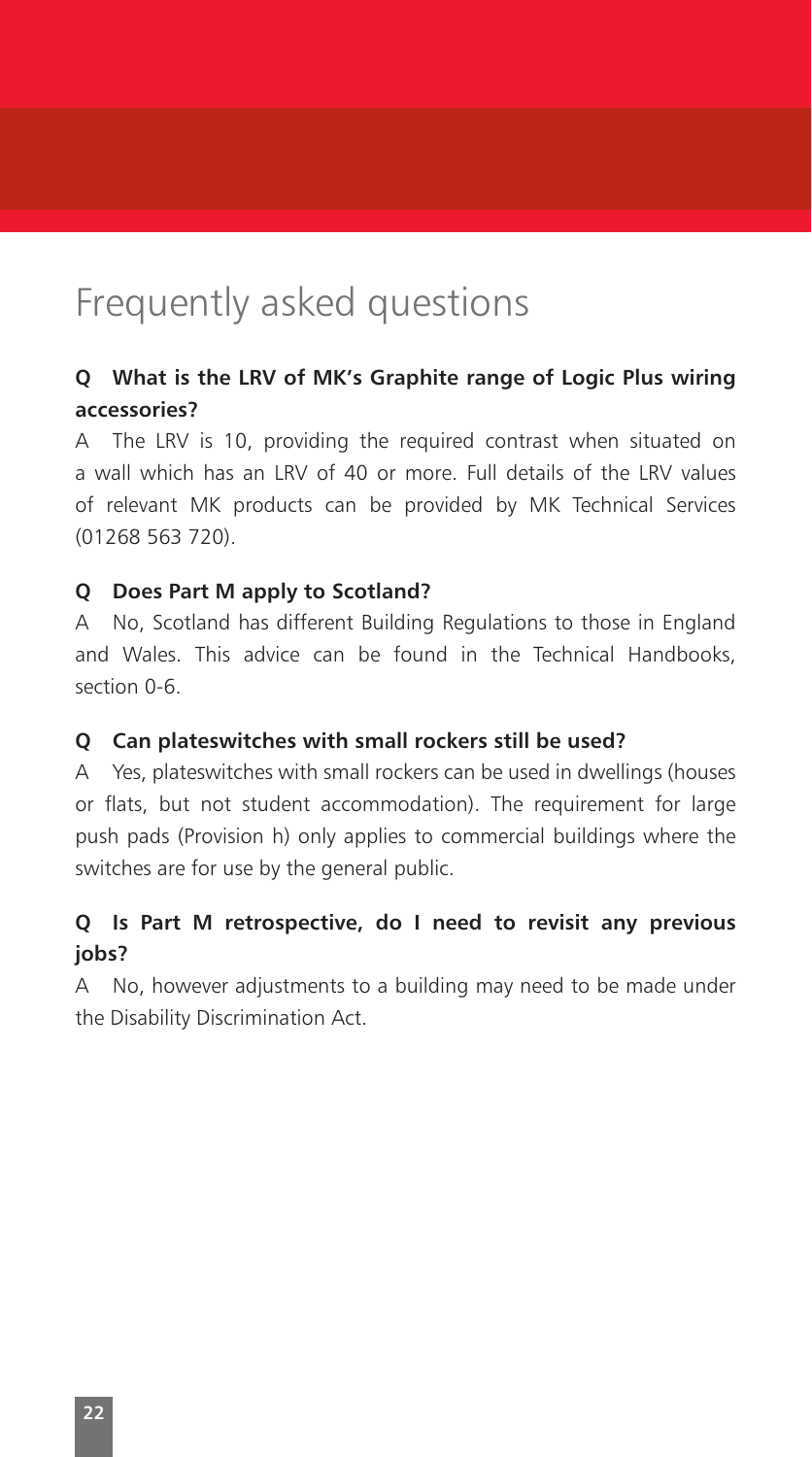

## Other Resources

### **For more information visit:**

- The Office of the Deputy Prime Minister, at: *www.odpm.gov.uk*
- **National Inspection Council for Electrical Installation** *www.niceic.org.uk*
- <sup>l</sup> *The Disabled Living Foundation www.dlf.org.uk*

**For more information on Part M compliant MK products please refer to:**

- **Part M Product Guide**
- **· MK Catalogue**
- **MK Specification Guide**